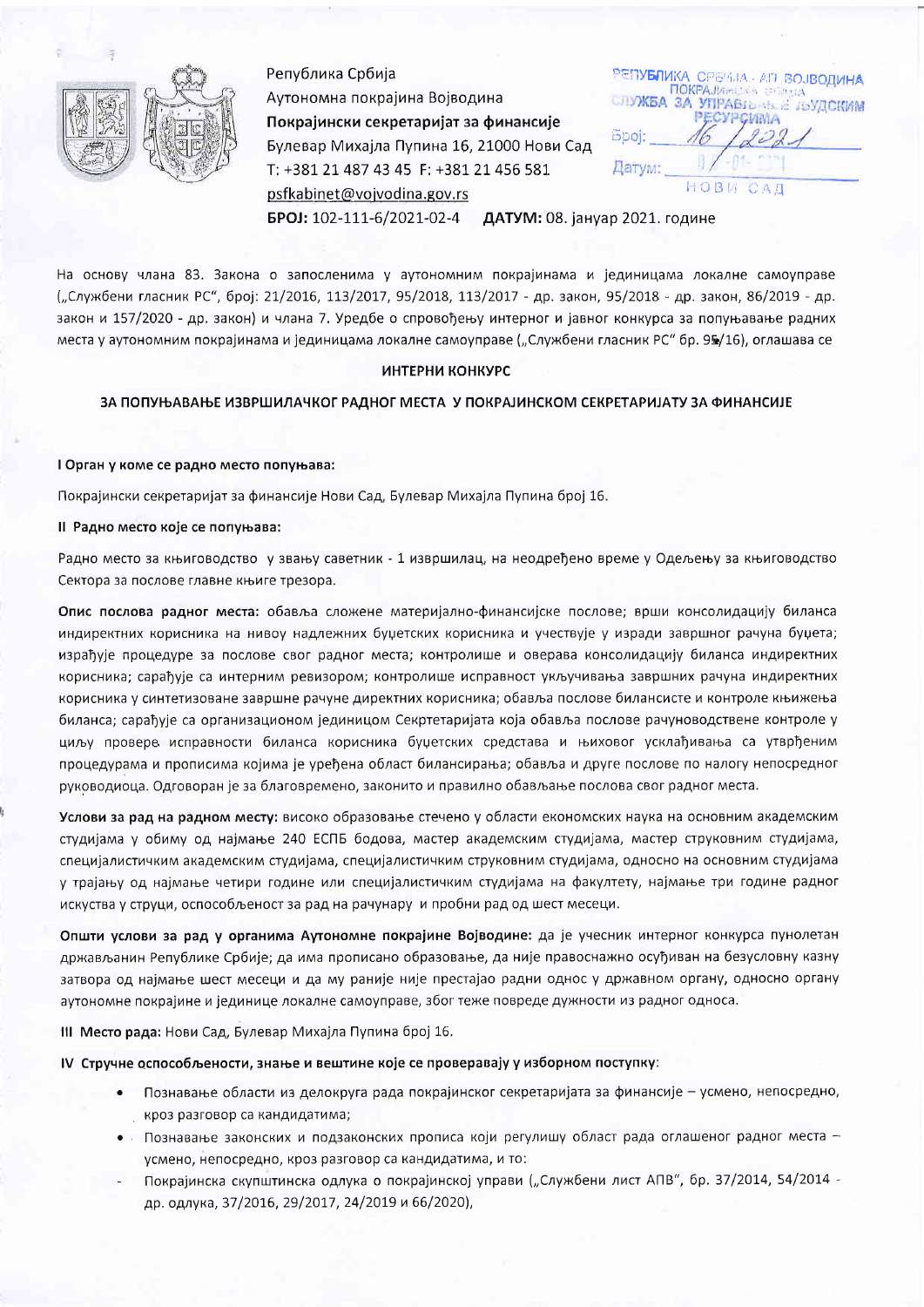- Закон о буџетском систему ("Сл. гласник РС", бр. 54/2009, 73/2010, 101/2010, 101/2011, 93/2012, 62/2013, 63/2013 - испр., 108/2013, 142/2014, 68/2015 - др. закон, 103/2015, 99/2016, 113/2017, 95/2018, 31/2019, 72/2019 и 149/2020),
- Закон о регистру запослених, изабраних, именованих, постављених и ангажованих лица код корисника јавних средстава ("Сл. гласник РС", бр. 68/2015 и 79/2015 - испр.),
- Закон о буџету Републике Србије за 2020. годину ("Сл. гласник РС", бр. 84/2019, 60/2020 уредба и 135/2020),
- Покрајинска скупштинска одлука о буџету Аутономне покрајине Војводине за 2020. годину ("Сл. лист АПВ" бр. 54/2019, 12/2020, 19/2020, 22/2020 и 25/2020),
- Закон о рачуноводству ("Сл.гласник РС", бр. 73/2019) и Закон о рачуноводству ("Сл. гласник РС", бр. 62/2013, 30/2018 и 73/2019 - др. закон),
- Уредба о буџетском рачуноводству ("Сл. гласник РС", бр. 125/2003, 12/2006 и 27/2020),
- Правилник о стандардном класификационом оквиру и контном плану за буџетски систем ("Сл. гласник PC", 6p. 16/2016, 49/2016, 107/2016, 46/2017, 114/2017, 20/2018, 36/2018, 93/2018, 104/2018, 14/2019, 33/2019, 68/2019, 84/2019 и 151/20).
- Правилник о списку корисника јавних средстава ("Сл. гласник РС", бр. 160/2020),
- Правилник о заједничким критеријумима и стандардима за успостављање, функционисање и извештавање о систему финансијског управљања и контроле у јавном сектору ("Сл. гласник РС", бр. 89/2019).
- Правилник о начину и поступку преноса неутрошених буџетских средстава Републике Србије на рачун извршења буџета Републике Србије ("Сл. гласник РС", бр. 120/2012),
- Правилник о начину и поступку преноса неутрошених буџетских средстава корисника буџетских средстава Аутономне покрајине Војводине, на рачун извршења буџета Аутономне Покрајине Војводине ("Сл. лист АПВ", бр. 40/2012),
- Правилник о начину припреме, састављања и подношења финансијских извештаја корисника буџетских средстава, корисника средстава организација за обавезно социјално осигурање и буџетских фондова ("Сл. гласник РС", бр. 18/2015, 104/2018 и 151/2020) и
- Упутство о раду трезора Аутономне покрајине Војводине ("Сл. лист АП Војводине", бр. 50/2019).
- Стручно знање и оспособљености из области рада на радном месту писмено путем теста и усмено,  $\bullet$ непосредно, кроз разговор са кандидатима, и то:
- познавање документације која је валидна и потребна у поступку евидентирања пословних промена у буџетском рачуноводству;
- познавање начина евидентирања пословних промена у буџетском рачуноводству;
- познавање поступка консолидације биланса директних и ииндиректних корисника буџетских средстава (исправност укључивања завршних рачуна индиректних корисника у синтетизоване завршне рачуне директних корисника) и начина контроле књижења биланса.
- $\bullet$ Вештина комуникације, аналитично резоновање и логичко закључивање - усмено, непосредно, кроз разговор са кандидатима;
- Познавање рада на рачунару уколико кандидат не приложи уверење о траженом нивоу  $\bullet$ оспособљености за рад на рачунару, провера ће се извршити практичним радом на рачунару.

### V Рок за подношење пријаве на интерни конкурс:

Рок за подношење пријаве на интерни конкурс је осам дана од дана када је интерни оглас оглашен на огласној табли послодавца и почиње да тече 9. јануара 2021. године и истиче 16. јануара 2021. године.

### VI Лице које је задужено за давање обавештења о интерном конкурсу:

Зорица Мајкић, радно место за књиговодство - саветник, контакт телефон 021 /487 4654 и e-mail: zorica.majkic@vojvodina.gov.rs

#### VII Адреса на коју се подноси пријава на интерни конкурс:

Покрајински секретаријат за финансије, Булевар Михајла Пупина број 16, 21000 Нови Сад, са назнаком "за интерни конкурс за попуњавање извршилачког радног места за књиговодство у звању саветник - 1 извршилац".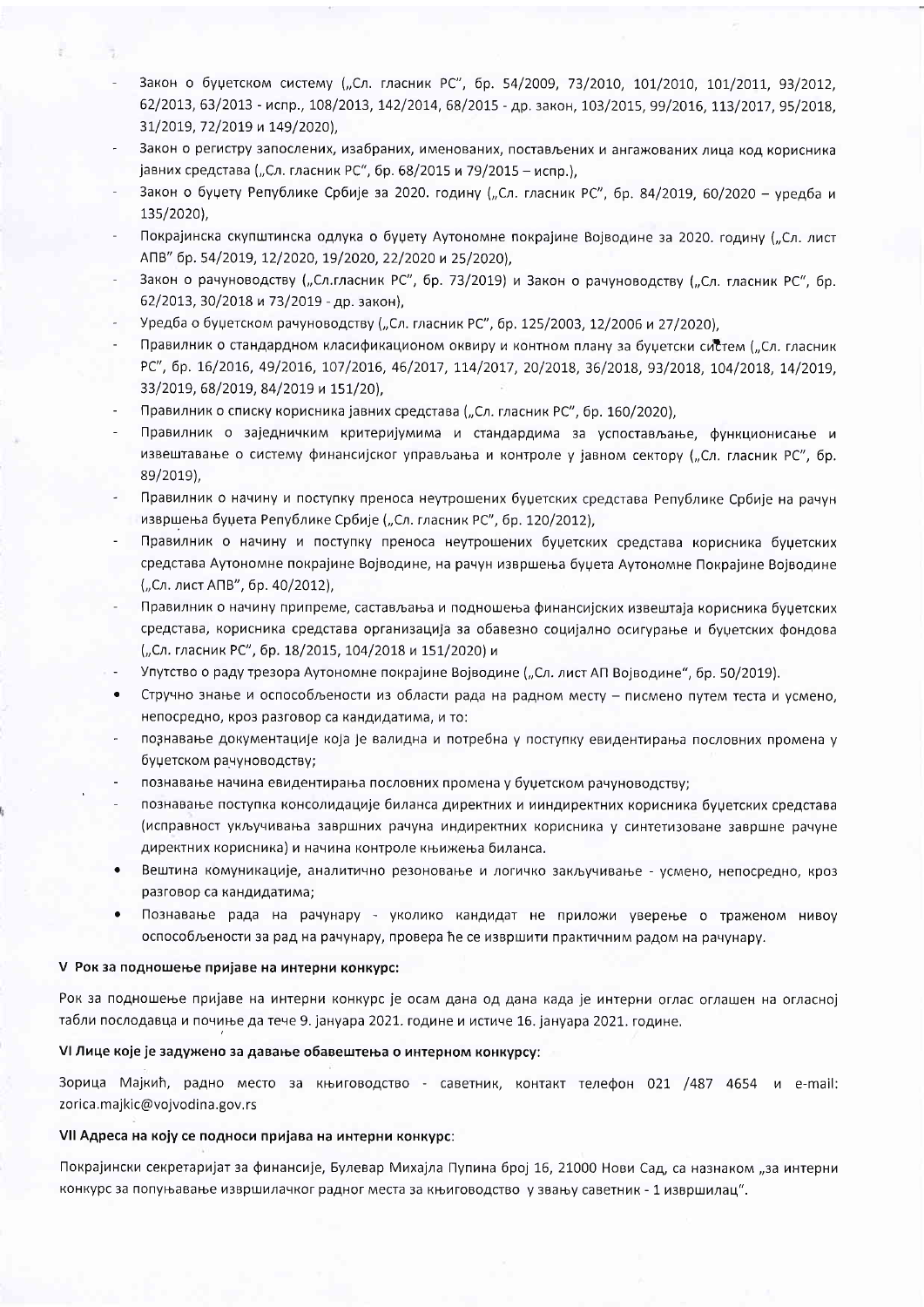#### VIII Датум оглашавања:

8. јануар 2021. године

IX Докази који се прилажу уз пријаву на интерни конкурс:

- 1. потписана пријава са адресом становања, контакт телефоном, e-mail адресом;
- 2. биографија са наводима о досадашњем радном искуству;
- $\mathbf{3}$ . оригинал или оверена фотокопија уверења о држављанству, не старије од 6 месеци;
- 4. фотокопија личне карте, односно испис очитане биометријске личне карте:
- 5. оригинал или оверена фотокопија уверења МУП-а да кандидат није осуђиван на безусловну казну затвора од најмање шест месеци, не старије од 6 месеци;
- 6. фотокопија радне књижице, уколико је кандидат поседује;
- 7. доказ о стручној спреми (оригинал или оверена фотокопија дипломе којом се потврђује стручна спрема);
- 8. оригинал или оверена фотокопија доказа о положеном државном стручном испиту (лица са положеним правосудним испитом уместо уверења о положеном стручном испиту за рад у државним органима достављају оригинал или оверену фотокопију уверења о положеном правосудном испиту);
- 9. оригинал или оверена фотокопија доказа о најмање три године радног искуства у струци (потврда, решење и други акти којима се доказује на којим пословима, у ком периоду и са којом стручном спремом је стечено радно искуство);
- 10. оригинал или оверена фотокопија решења о распоређивању или решења да је службеник нераспоређен;
- 11. потписана изјава образац III да кандидату није престајао радни однос у државном органу, односно органу аутономне покрајине и јединице локалне самоуправа, због теже повреде дужности из радног односа;
- 12. оригинал или оверена фотокопија доказа о оспособљености за рад на рачунару (уверење, сертификат, потврда и сл), уколико је кандидат поседује и
- 13. Образац I или Образац II Изјава у којој се учесник интерног конкурса опредељује да ли ће сам прибавити доказе о чињеницама о којима се води службена евиденција или ће то орган учинити уместо њега.

Одредбом чл. 9. ст. 3. и 4. и 103. Закона о општем управном поступку ("Службени гласник РС", број 18/2016 и 95/2018 - аутентично тумачење) прописано је, између осталог, да су органи у обавези да по службеној дужности, када је то неопходно за одлучивање, у складу са законским роковима, бесплатно размењују, врше увид, обрађују и прибављају личне податке о чињеницама садржаним у службеним евиденцијама, осим ако странка изричито изјави да ће податке прибавити сама.

Докази који се прилажу уз пријаву на овај интерни конкурс, а о којима се води службена евиденција су уверење о држављанству, и уверење МУП-а да кандидат није осуђиван на безусловну казну затвора од најмање шест месеци.

Учесник интерног конкурса може да се изјасни о томе да орган по службеној дужности прибави претходно наведене доказе од органа који је надлежан за вођење службене евиденције или да ће сам прибавити наведени доказ у прописаном року.

Уколико се учесник конкурса определи да орган прибави по службеној дужности наведени доказ, дужан је да се у пријави на интерни конкурс о томе посебно писмено изјасни и потпише изјаву која је саставни део интерног конкурса - (образац I) Изјава о давању сагласности за коришћење личних података у сврху прикупљања података о наведеном доказу.

Уколико се учесник интерног конкурса определи да ће сам прибавити наведени доказ, дужан је да се у пријави на интерни конкурс о томе посебно писмено изјасни и потпише изјаву која је саставни део интерног конкурса -<u>(образац II).</u>

# Х Место, дан и време провере стручне оспособљености, знања и вештине кандидата у изборном поступку:

Провера стручне оспособљености, знања и вештине и познавање рада на рачунару са кандидатима чије су пријаве благовремене, допуштене, разумљиве, потпуне и уз које су приложени сви потребни докази и који испуњавају